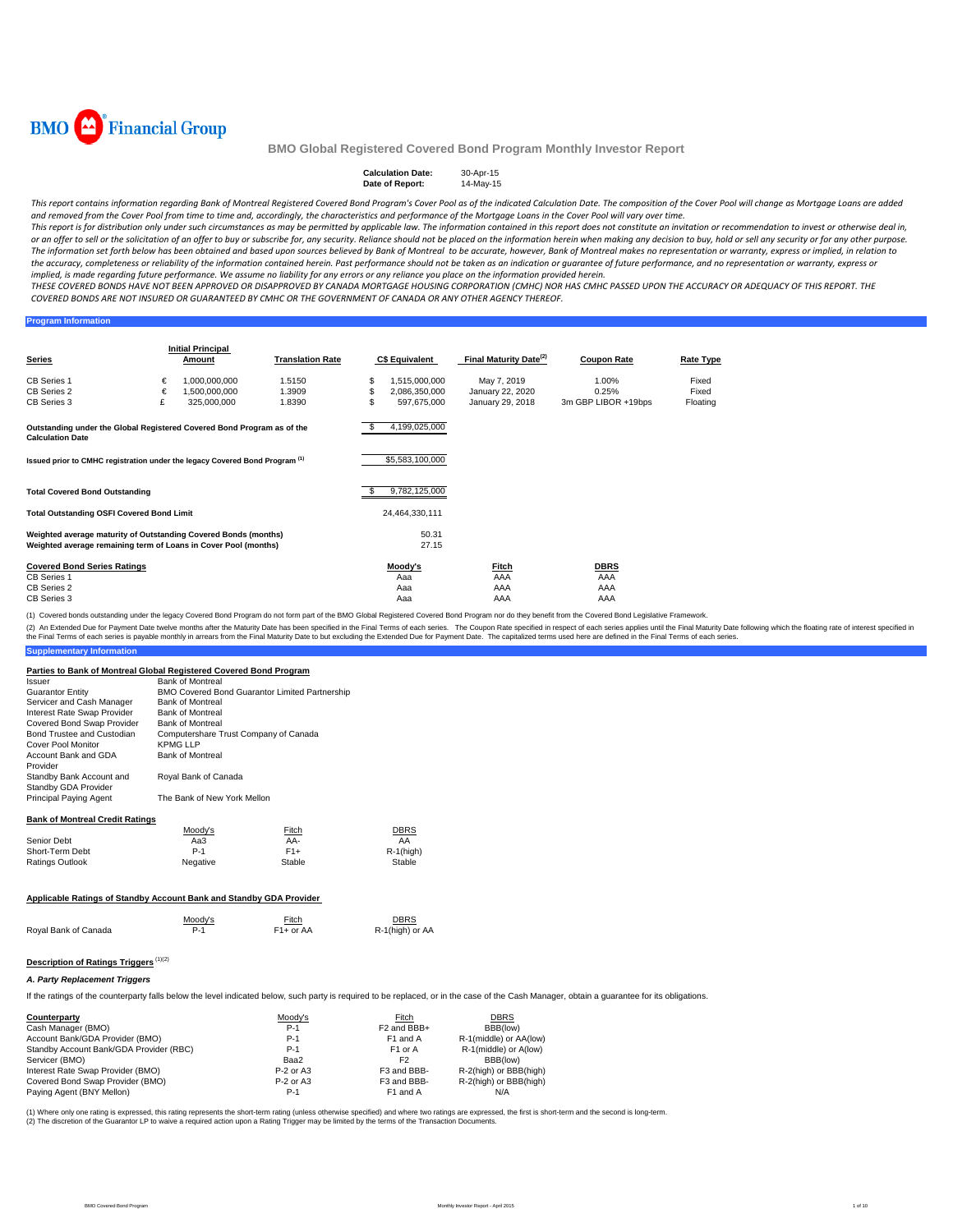

|                                                                                                                                                                                                                                                                                                                                                                                                                                                                                                                                                                                                                                                                                                                                                                                                                                                                                                                                                                                                                                                                                                                                                                                                                                                                                                                                                                                                                                                                                                                                                                                                                                                                                                                                                                                                                            |                | <b>Calculation Date:</b><br>Date of Report: | 30-Apr-15<br>14-May-15 |  |  |  |
|----------------------------------------------------------------------------------------------------------------------------------------------------------------------------------------------------------------------------------------------------------------------------------------------------------------------------------------------------------------------------------------------------------------------------------------------------------------------------------------------------------------------------------------------------------------------------------------------------------------------------------------------------------------------------------------------------------------------------------------------------------------------------------------------------------------------------------------------------------------------------------------------------------------------------------------------------------------------------------------------------------------------------------------------------------------------------------------------------------------------------------------------------------------------------------------------------------------------------------------------------------------------------------------------------------------------------------------------------------------------------------------------------------------------------------------------------------------------------------------------------------------------------------------------------------------------------------------------------------------------------------------------------------------------------------------------------------------------------------------------------------------------------------------------------------------------------|----------------|---------------------------------------------|------------------------|--|--|--|
| <b>B. Summary of Specific Rating Trigger Actions</b><br>I) The following actions are required if the Cash Manager (BMO) undergoes a downgrade below the stipulated rating:<br><b>DBRS</b><br>Moody's<br>Fitch<br>a) The Servicer will be required to direct amounts received<br>directly into the GDA Account (or Standby GDA Account if<br>applicable) within 2 Canadian business days and the Cash<br>$P-1$<br>F1 or A<br>R-1(middle) or AA(low)<br>Manager shall immediately remit any funds held at such<br>time for or on behalf of the Guarantor directly into the GDA<br>Account<br>II) The following actions are required if the Servicer (BMO) undergoes a downgrade below the stipulated rating:<br><b>DBRS</b><br>Moody's<br>Fitch<br>a) The Servicer will be required to direct amounts received<br>to the Cash Manager, or GDA as applicable<br>$P-1$<br>F1 or A<br>R-1(middle) or BBB(low)<br>III) The Swap Provider is required to transfer credit support or transfer all of its rights and obligations to a replacement third party, or to obtain<br>a quarantee of its rights and obligations from a third party, if the Swap Provider undergoes a downgrade below the stipulated rating:<br>$Modv's^{(3)}$<br><b>DBRS</b><br>Fitch<br>P-1 or A2<br>F1 and A<br>a) Interest Rate Swap Provider<br>R-1(middle) or A (high)<br>P-1 or A2<br>F1 and A<br>b) Covered Bond Swap Provider<br>R-1(middle) or A (high)<br>IV) The following actions are required if the Issuer (BMO) undergoes a downgrade below the stipulated rating:<br>Fitch<br><b>DBRS</b><br>Moody's<br>N/A<br>F <sub>2</sub> or BBB+<br>a) Mandatory repayment of the Demand Loan<br>N/A<br>b) Cashflows will be exchanged under the Covered Bond<br>Baa1<br>BBB+<br>BBB(high)<br>Swap Agreement (to the extent not already taking place) |                |                                             |                        |  |  |  |
|                                                                                                                                                                                                                                                                                                                                                                                                                                                                                                                                                                                                                                                                                                                                                                                                                                                                                                                                                                                                                                                                                                                                                                                                                                                                                                                                                                                                                                                                                                                                                                                                                                                                                                                                                                                                                            |                |                                             |                        |  |  |  |
|                                                                                                                                                                                                                                                                                                                                                                                                                                                                                                                                                                                                                                                                                                                                                                                                                                                                                                                                                                                                                                                                                                                                                                                                                                                                                                                                                                                                                                                                                                                                                                                                                                                                                                                                                                                                                            |                |                                             |                        |  |  |  |
|                                                                                                                                                                                                                                                                                                                                                                                                                                                                                                                                                                                                                                                                                                                                                                                                                                                                                                                                                                                                                                                                                                                                                                                                                                                                                                                                                                                                                                                                                                                                                                                                                                                                                                                                                                                                                            |                |                                             |                        |  |  |  |
|                                                                                                                                                                                                                                                                                                                                                                                                                                                                                                                                                                                                                                                                                                                                                                                                                                                                                                                                                                                                                                                                                                                                                                                                                                                                                                                                                                                                                                                                                                                                                                                                                                                                                                                                                                                                                            |                |                                             |                        |  |  |  |
|                                                                                                                                                                                                                                                                                                                                                                                                                                                                                                                                                                                                                                                                                                                                                                                                                                                                                                                                                                                                                                                                                                                                                                                                                                                                                                                                                                                                                                                                                                                                                                                                                                                                                                                                                                                                                            |                |                                             |                        |  |  |  |
|                                                                                                                                                                                                                                                                                                                                                                                                                                                                                                                                                                                                                                                                                                                                                                                                                                                                                                                                                                                                                                                                                                                                                                                                                                                                                                                                                                                                                                                                                                                                                                                                                                                                                                                                                                                                                            |                |                                             |                        |  |  |  |
|                                                                                                                                                                                                                                                                                                                                                                                                                                                                                                                                                                                                                                                                                                                                                                                                                                                                                                                                                                                                                                                                                                                                                                                                                                                                                                                                                                                                                                                                                                                                                                                                                                                                                                                                                                                                                            |                |                                             |                        |  |  |  |
|                                                                                                                                                                                                                                                                                                                                                                                                                                                                                                                                                                                                                                                                                                                                                                                                                                                                                                                                                                                                                                                                                                                                                                                                                                                                                                                                                                                                                                                                                                                                                                                                                                                                                                                                                                                                                            |                |                                             |                        |  |  |  |
|                                                                                                                                                                                                                                                                                                                                                                                                                                                                                                                                                                                                                                                                                                                                                                                                                                                                                                                                                                                                                                                                                                                                                                                                                                                                                                                                                                                                                                                                                                                                                                                                                                                                                                                                                                                                                            |                |                                             |                        |  |  |  |
| c) Transfer of title to Loans to Guarantor <sup>(4)</sup>                                                                                                                                                                                                                                                                                                                                                                                                                                                                                                                                                                                                                                                                                                                                                                                                                                                                                                                                                                                                                                                                                                                                                                                                                                                                                                                                                                                                                                                                                                                                                                                                                                                                                                                                                                  | A <sub>3</sub> | BBB-                                        | BBB(low)               |  |  |  |
| <b>Events of Defaults &amp; Test Compliance</b><br>Asset Coverage Test (C\$ Equivalent of Outstanding                                                                                                                                                                                                                                                                                                                                                                                                                                                                                                                                                                                                                                                                                                                                                                                                                                                                                                                                                                                                                                                                                                                                                                                                                                                                                                                                                                                                                                                                                                                                                                                                                                                                                                                      |                | Pass                                        |                        |  |  |  |
| Covered Bond < Adjusted Aggregate Asset Amount)<br><b>Issuer Event of Default</b><br>Guarantor LP Event of Default                                                                                                                                                                                                                                                                                                                                                                                                                                                                                                                                                                                                                                                                                                                                                                                                                                                                                                                                                                                                                                                                                                                                                                                                                                                                                                                                                                                                                                                                                                                                                                                                                                                                                                         |                | No<br>No                                    |                        |  |  |  |
|                                                                                                                                                                                                                                                                                                                                                                                                                                                                                                                                                                                                                                                                                                                                                                                                                                                                                                                                                                                                                                                                                                                                                                                                                                                                                                                                                                                                                                                                                                                                                                                                                                                                                                                                                                                                                            |                |                                             |                        |  |  |  |
| (3) If no short term rating exists, then A1                                                                                                                                                                                                                                                                                                                                                                                                                                                                                                                                                                                                                                                                                                                                                                                                                                                                                                                                                                                                                                                                                                                                                                                                                                                                                                                                                                                                                                                                                                                                                                                                                                                                                                                                                                                |                |                                             |                        |  |  |  |

(3) If no short term rating exists, then A1<br>(4) The transfer of registered tilte to the Loans to the Guarantor may be deferred if (A) satisfactory assurances are provided to the Guarantor and the Bond Trustee by The Office

| (Applicable to Hard Bullet Covered Bonds) |         |              |                              |
|-------------------------------------------|---------|--------------|------------------------------|
| <b>Pre-Maturity Required Ratings</b>      | M<br>Ρ. | Fitch<br>F1. | <b>DBRS</b><br>A(low<br>Augu |

Following a breach of the Pre-Maturity test in respect of a Series of Hard Bullet Covered Bonds, and unless the Pre-Maturity Liquidity Ledger is otherwise funded from the other sources, the<br>Partnership shall offer to sell

(1) In the case of DBRS, if Final Maturity Date is within six months of the Pre-Maturity Test Date, then A(high), otherwise A(low).

| <b>Reserve Fund</b>                         |          |              |             |
|---------------------------------------------|----------|--------------|-------------|
| <b>Reserve Fund Required Amount Ratings</b> | Moody's  | <b>Fitch</b> | <b>DBRS</b> |
| Senior                                      |          |              | A(low)      |
| Short Term                                  | P-       |              | R-1(middle) |
| .<br>.                                      | ________ | $\sim$       |             |

Are the ratings of the Issuer below the Reserve Fund Required Amount Ratings? No

If the ratings of the Issuer fall below the Reserve Fund Required Amount Ratings, then the Guarantor shall credit or cause to be credited to the Reserve Fund funds up to an amount equal to the Reserve Fund Required Amount.

Reserve Fund Required Amount: Nil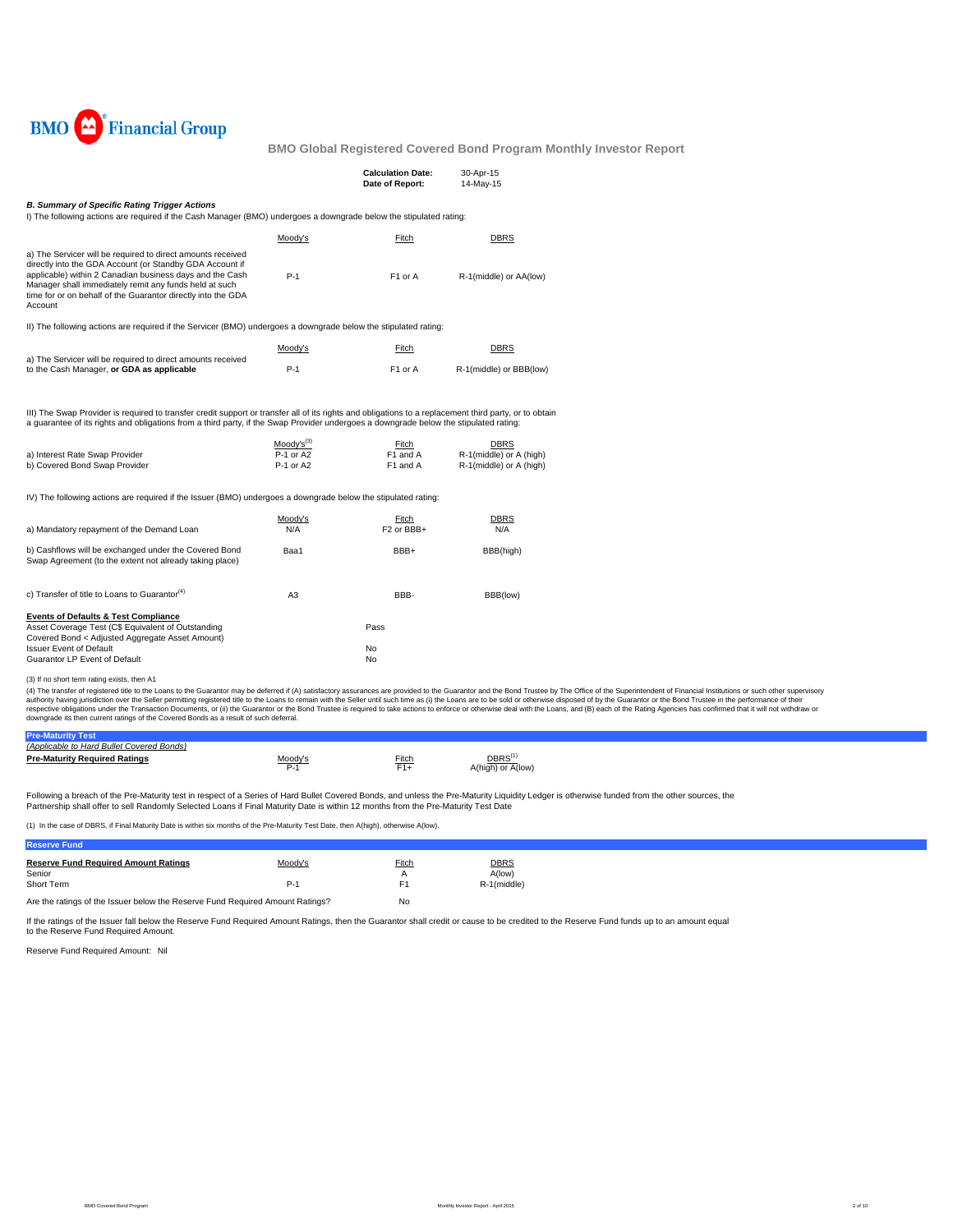

|                                                                                                                                                                                                                                            | <b>Calculation Date:</b><br>Date of Report: | 30-Apr-15<br>14-May-15                                            |
|--------------------------------------------------------------------------------------------------------------------------------------------------------------------------------------------------------------------------------------------|---------------------------------------------|-------------------------------------------------------------------|
| <b>Asset Coverage Test</b>                                                                                                                                                                                                                 |                                             |                                                                   |
| C\$ Equivalent of Outstanding Covered Bonds                                                                                                                                                                                                | 4,199,025,000                               |                                                                   |
| $A^{(1)}$ = Lesser of (i) Sum of LTV adjusted outstanding principal balance and (ii)<br>Sum of Asset percentage adjusted outstanding principal balance                                                                                     | 14,509,835,833                              | A (i)<br>15.518.540.998                                           |
| B = Principal receipts not applied                                                                                                                                                                                                         |                                             | A (ii)<br>14,509,835,833                                          |
| $C =$ Cash capital contributions<br>$D =$ Substitution assets<br>$E =$ (i) Reserve fund balance<br>(ii) Pre - Maturity liquidity ledger balance<br>$F =$ Negative carry factor calculation<br>Total: $A + B + C + D + E - F$               | 14,509,835,833                              | 93.5%<br>Asset Percentage<br>Maximum Asset<br>95.0%<br>Percentage |
| <b>Asset Coverage Test Pass/Fail</b><br>(1) Market Value as determined by adjusting, not less than quarterly, the Original Market Value utilizing the Indexation Methodology (see Appendix for details) for subsequent price developments. | <b>Pass</b>                                 |                                                                   |

| <b>Valuation Calculation</b>                                                                                                                                                                                                 |                     |        |                |
|------------------------------------------------------------------------------------------------------------------------------------------------------------------------------------------------------------------------------|---------------------|--------|----------------|
| <b>Trading Value of Covered Bonds</b>                                                                                                                                                                                        | \$<br>4.252.622.898 |        |                |
| A = Lesser of i) Present value of outstanding loan balance of Performing Eligible<br>Loans <sup>(1)</sup> and ii) 80% of Market Value <sup>(2)</sup> of properties securing Performing Eligible<br>Loans, net of adjustments | 15.642.114.414      | A (i)  | 15.642.114.414 |
| $B =$ Principal receipts up to calculation date not otherwise applied                                                                                                                                                        |                     | A (ii) | 25.797.564.050 |
| $C = Cash$ capital contributions                                                                                                                                                                                             |                     |        |                |
| D = Trading Value of any Substitute Assets                                                                                                                                                                                   |                     |        |                |
| $E =$ (i) Reserve Fund Balance, if applicable                                                                                                                                                                                |                     |        |                |
| (ii) Pre - Maturity liquidity ledger balance                                                                                                                                                                                 |                     |        |                |
| F = Trading Value of Swap Collateral                                                                                                                                                                                         |                     |        |                |
| Total: $A + B + C + D + E + F$                                                                                                                                                                                               | 15.642.114.414      |        |                |

(1) Present value of expected future cash flows of Loans using current market interest rates offered to BMO clients. The effective weighted average rate used for discounting is 2.48%<br>(2) Market Value as determined by adjus

| <b>Intercompany Loan Balance</b>                                                |                          |                                     |               |
|---------------------------------------------------------------------------------|--------------------------|-------------------------------------|---------------|
| Guarantee Loan                                                                  |                          | 4,494,097,797<br>S                  |               |
| Demand Loan                                                                     |                          | 11,481,598,000                      |               |
| Total                                                                           |                          | \$<br>15,975,695,797                |               |
| <b>Cover Pool Losses</b>                                                        |                          |                                     |               |
| Period end                                                                      | <b>Write Off Amounts</b> | <b>Loss Percentage (Annualized)</b> |               |
| April 30, 2015                                                                  | \$0                      | 0.00%                               |               |
| <b>Cover Pool Flow of Funds</b>                                                 |                          |                                     |               |
|                                                                                 | <b>Current Month</b>     | Previous Month                      |               |
| <b>Cash Inflows</b>                                                             |                          |                                     |               |
| Principal receipts                                                              | 389,564,596              | 204,942,155                         |               |
| Proceeds for sale of Loans                                                      |                          |                                     |               |
| <b>Revenue Receipts</b><br>Swap Receipts                                        | 18,853,407               | 15,514,046                          |               |
| Cash Capital Contribution                                                       |                          |                                     |               |
| Advances of Intercompany Loans                                                  | 10,568,000,000           |                                     |               |
| Guarantee Fee                                                                   |                          |                                     |               |
| <b>Cash Outflows</b>                                                            |                          |                                     |               |
| Swap Payment                                                                    | (1,812,760)              | 1,045,480.08                        |               |
| Intercompany Loan interest                                                      | (7, 151, 050)            | (6,796,583)                         |               |
| Intercompany Loan principal                                                     | (196, 726, 000)          | (171, 408, 000)                     |               |
| Intercompany Loan repayment                                                     |                          |                                     |               |
| Mortgage Top-up Settlement                                                      | (10, 567, 681, 105)      |                                     |               |
| Misc Partnership Expenses                                                       | (56)                     | (34, 543)                           |               |
| <b>Profit Distribution to Partners</b><br>Net inflows/(outflows)                | 203,047,031              | 41,171,594                          |               |
|                                                                                 |                          |                                     |               |
| <b>Cover Pool - Summary Statistics</b>                                          |                          |                                     |               |
| Asset Type                                                                      |                          | Mortgages                           |               |
| Previous Month Ending Balance                                                   |                          | 5,414,164,916                       |               |
| Aggregate Outstanding Balance                                                   |                          | 15,523,756,457<br>\$                |               |
| Number of Loans                                                                 |                          | 64,234                              |               |
| Average Loan Size                                                               |                          | \$<br>241,675                       |               |
| Number of Primary Borrowers                                                     |                          | 62,049                              |               |
| Number of Properties                                                            |                          | 64,234<br>Original <sup>(2)</sup>   | Indexed $(1)$ |
|                                                                                 |                          |                                     | 55.20%        |
| Weighted Average Current Loan to Value (LTV)<br>Weighted Average Authorized LTV |                          | 60.49%<br>67.17%                    | 61.08%        |
| Weighted Average Original LTV                                                   |                          | 67.17%                              |               |
| Weighted Average Seasoning                                                      |                          | 22.82 (Months)                      |               |
| Weighted Average Coupon                                                         |                          | 2.84%                               |               |
| Weighted Average Original Term                                                  |                          | 49.97 (Months)                      |               |
| Weighted Average Remaining Term                                                 |                          | 27.15 (Months)                      |               |

<sup>(1)</sup> Value as determined by adjusting, not less than quarterly, the Original Market Value utilizing the Indexation Methodology (see Appendix for details) for subsequent price developments.<br><sup>(2)</sup> Value as most recently det

Substitution Assets Nil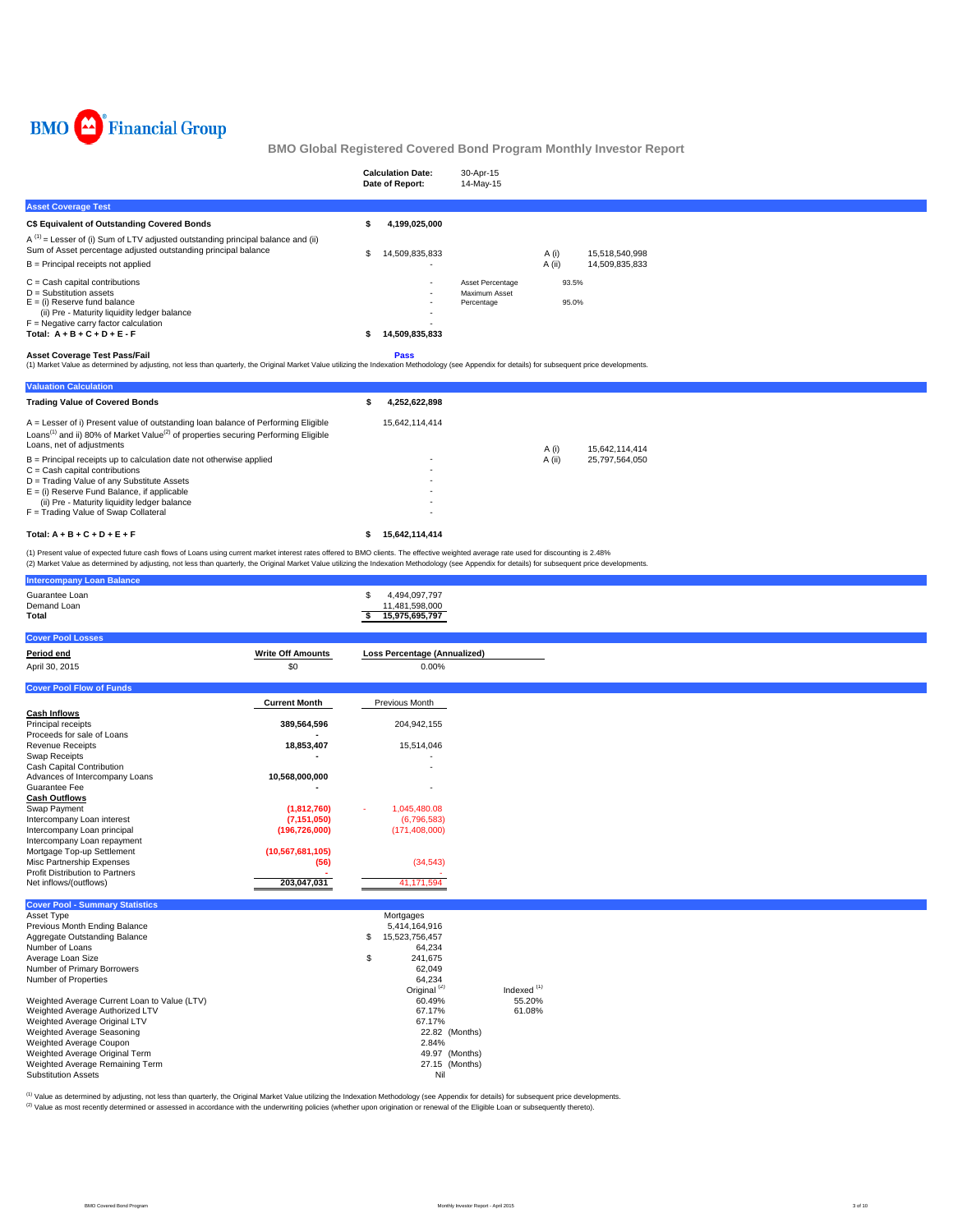

|                                                      | <b>Calculation Date:</b><br>Date of Report: | 30-Apr-15<br>14-May-15 |                          |            |
|------------------------------------------------------|---------------------------------------------|------------------------|--------------------------|------------|
| <b>Cover Pool - Delinquency Distribution</b>         |                                             |                        |                          |            |
| <b>Aging Summary</b>                                 | <b>Number of Loans</b>                      | Percentage             | <b>Principal Balance</b> | Percentage |
| Current and less than 30 days past due               | 64,181                                      | 99.92                  | 15,515,259,017<br>\$     | 99.95      |
| 30 - 59 days past due                                | $\overline{2}$                              | 0.00                   | \$<br>81,562             | 0.00       |
| 60 - 89 days past due                                | 24                                          | 0.04                   | \$<br>3,200,419          | 0.02       |
| 90 or more days past due                             | 27                                          | 0.04                   | 5,215,459<br>\$          | 0.03       |
| <b>Grand Total</b>                                   | 64,234                                      | 100.00                 | 15,523,756,457<br>\$     | 100.00     |
|                                                      |                                             |                        |                          |            |
| <b>Cover Pool - Provincial Distribution</b>          |                                             |                        |                          |            |
| <b>Province</b>                                      | <b>Number of Loans</b>                      | Percentage             | <b>Principal Balance</b> | Percentage |
| Alberta                                              | 7,677                                       | 11.95                  | \$<br>1,766,034,208      | 11.38      |
| <b>British Columbia</b>                              | 11,151                                      | 17.36                  | \$<br>4,184,845,291      | 26.96      |
| Manitoba                                             | 1,150                                       | 1.79                   | \$<br>194,081,310        | 1.25       |
| New Brunswick                                        | 1,082                                       | 1.68                   | \$<br>132,095,115        | 0.85       |
| Newfoundland                                         | 1,278                                       | 1.99                   | \$<br>204,978,699        | 1.32       |
| Northwest Territories & Nunavut                      |                                             | $\sim$                 | \$                       |            |
| Nova Scotia                                          | 2,004                                       | 3.12                   | 347,261,695<br>\$        | 2.24       |
| Ontario                                              | 26,357                                      | 41.03                  | \$<br>6,203,107,943      | 39.96      |
| Prince Edward Island                                 | 400                                         | 0.62                   | \$<br>54,503,273         | 0.35       |
|                                                      |                                             |                        |                          |            |
| Quebec                                               | 11,152                                      | 17.36                  | \$<br>2,031,288,706      | 13.09      |
| Saskatchewan                                         | 1,983                                       | 3.09                   | \$<br>405,560,219        | 2.61       |
| Yukon Territories                                    |                                             |                        | S                        |            |
| <b>Grand Total</b>                                   | 64,234                                      | 100.00                 | 15,523,756,457<br>\$     | 100.00     |
| <b>Cover Pool - Credit Score Distribution</b>        |                                             |                        |                          |            |
| <b>Credit Score</b>                                  | Number of Loans                             | Percentage             | <b>Principal Balance</b> | Percentage |
| Less than 600 or Unavailable                         | 6,305                                       | 9.82                   | 1,717,045,095<br>\$      | 11.06      |
| 600 - 650                                            | 2,340                                       | 3.64                   | \$<br>596,953,838        | 3.85       |
| 651 - 700                                            | 6,155                                       | 9.58                   | \$<br>1,567,181,051      | 10.10      |
| 701 - 750                                            | 12,992                                      | 20.23                  | \$<br>3,440,389,454      | 22.16      |
| 751 - 800                                            | 23,963                                      | 37.31                  | \$<br>5,803,040,796      | 37.38      |
| 801 and Above                                        | 12,479                                      | 19.43                  | \$<br>2,399,146,223      | 15.45      |
| <b>Grand Total</b>                                   | 64,234                                      | 100.00                 | \$<br>15,523,756,457     | 100.00     |
|                                                      |                                             |                        |                          |            |
| <b>Cover Pool - Rate Type Distribution</b>           |                                             |                        |                          |            |
| <b>Rate Type</b>                                     | Number of Loans                             | Percentage             | <b>Principal Balance</b> | Percentage |
| Fixed                                                | 52,945                                      | 82.43                  | \$<br>12,262,217,049     | 78.99      |
| Variable                                             | 11,289                                      | 17.57                  | 3,261,539,408<br>\$      | 21.01      |
| <b>Grand Total</b>                                   | 64,234                                      | 100.00                 | 15,523,756,457<br>\$     | 100.00     |
|                                                      |                                             |                        |                          |            |
| <b>Cover Pool - Mortgage Asset Type Distribution</b> |                                             |                        |                          |            |
| <b>Mortgage Asset Type</b>                           | <b>Number of Loans</b>                      | Percentage             | <b>Principal Balance</b> | Percentage |
| Conventional Amortizing Mortgages                    | 64,234                                      | 100.00                 | \$<br>15,523,756,457     | 100.00     |
| <b>Grand Total</b>                                   | 64,234                                      | 100.00                 | \$<br>15,523,756,457     | 100.00     |
| <b>Cover Pool - Occupancy Type Distribution</b>      |                                             |                        |                          |            |
|                                                      |                                             |                        |                          |            |
| <b>Occupancy Type</b>                                | <b>Number of Loans</b>                      | Percentage             | <b>Principal Balance</b> | Percentage |
| Owner Occupied                                       | 49,989                                      | 77.82                  | \$<br>12,459,915,608     | 80.26      |
| Non-Owner Occupied                                   | 14,245                                      | 22.18                  | 3,063,840,849<br>\$      | 19.74      |
| <b>Grand Total</b>                                   | 64,234                                      | 100.00                 | 15,523,756,457<br>\$     | 100.00     |
| <b>Cover Pool - Mortgage Rate Distribution</b>       |                                             |                        |                          |            |
|                                                      |                                             |                        |                          |            |
| Mortgage Rate (%)                                    | <b>Number of Loans</b>                      | Percentage             | <b>Principal Balance</b> | Percentage |
| Less than 1.00                                       |                                             |                        | \$                       |            |
| $1.00 - 3.99$                                        | 63,078                                      | 98.20                  | \$<br>15,358,916,887     | 98.94      |
| $4.00 - 4.49$                                        | 823                                         | 1.28                   | \$<br>115,771,785        | 0.75       |
| $4.50 - 4.99$                                        | 236                                         | 0.37                   | 34,782,756<br>\$         | 0.22       |
| $5.00 - 5.49$                                        | 71                                          | 0.11                   | \$<br>11,076,864         | 0.07       |
| $5.50 - 5.99$                                        | 19                                          | 0.03                   | \$<br>2,127,782          | 0.01       |
| $6.00 - 6.49$                                        | $\overline{7}$                              | 0.01                   | \$<br>1,080,383          | 0.01       |
| $6.50 - 6.99$                                        |                                             |                        | \$                       |            |
| $7.00 - 7.49$                                        |                                             |                        | \$                       |            |
| $7.50 - 7.99$                                        |                                             |                        |                          |            |
|                                                      |                                             |                        | \$                       |            |
| 8.00 and Above                                       |                                             | 100.00                 | S<br>15,523,756,457      | 100.00     |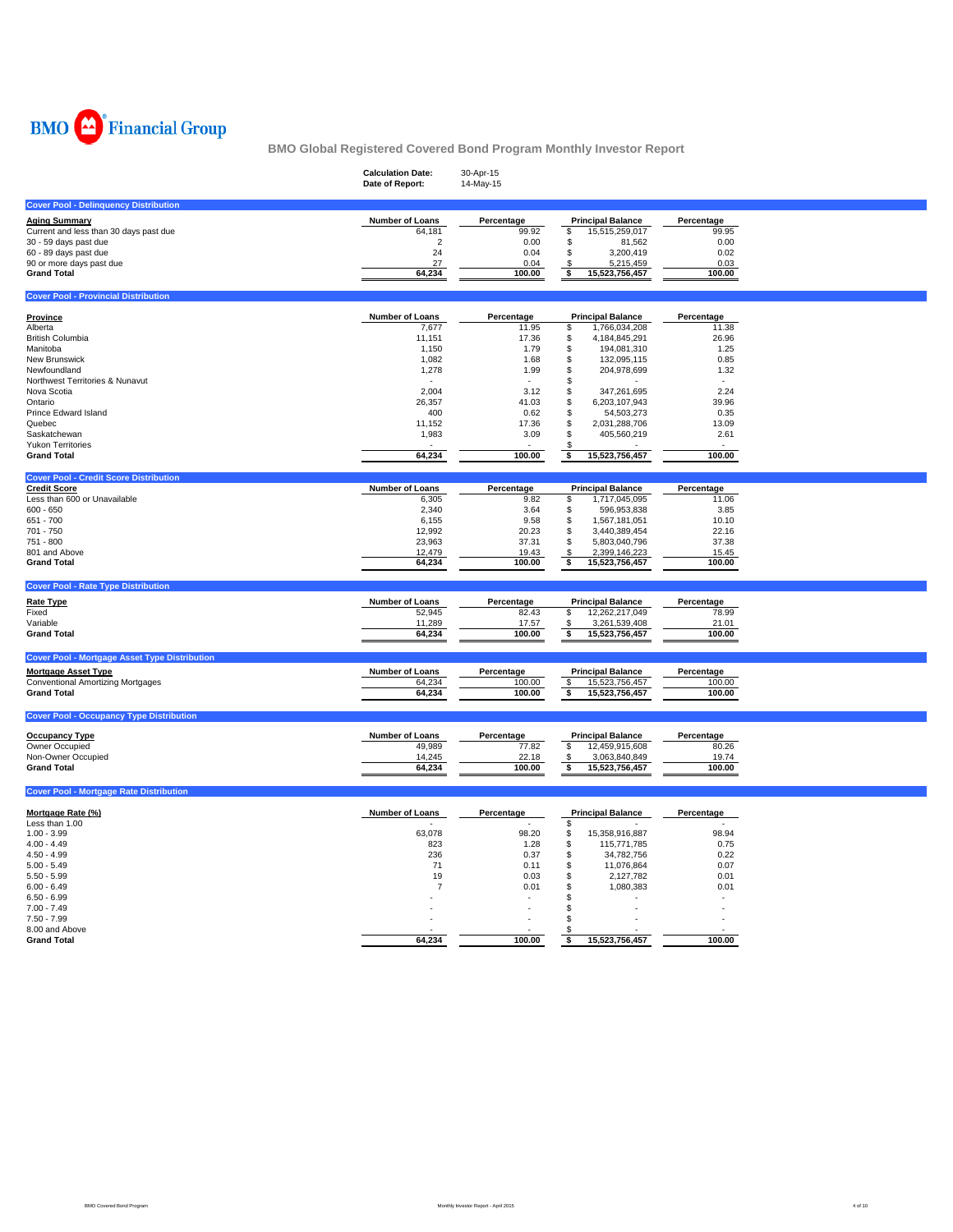

| <b>Calculation Date:</b> | 30-Apr-15       |           |                |                          |  |
|--------------------------|-----------------|-----------|----------------|--------------------------|--|
|                          |                 |           |                |                          |  |
|                          |                 |           |                |                          |  |
| <b>Number of Loans</b>   | Percentage      |           |                | Percentage               |  |
| 5,338                    | 8.31            |           | 392,569,415    | 2.53                     |  |
| 2,635                    | 4.10            |           | 316,480,043    | 2.04                     |  |
| 3,092                    | 4.81            |           | 467,442,170    | 3.01                     |  |
| 3,344                    | 5.21            |           | 572,732,541    | 3.69                     |  |
| 3,395                    | 5.29            |           | 661,883,578    | 4.26                     |  |
| 3,840                    | 5.98            |           | 922.711.196    | 5.94                     |  |
| 4,605                    | 7.17            |           | 1,248,205,687  | 8.04                     |  |
| 5,474                    | 8.52            |           | 1,657,570,809  | 10.68                    |  |
| 7,758                    | 12.08           | S         | 2,529,266,485  | 16.29                    |  |
| 9,312                    | 14.50           | S         | 2,770,677,105  | 17.85                    |  |
| 8,169                    | 12.72           | S         | 2.017.609.697  | 13.00                    |  |
| 4,757                    | 7.41            |           | 1,253,341,551  | 8.07                     |  |
| 2,515                    | 3.92            |           | 713,266,182    | 4.59                     |  |
|                          |                 |           |                |                          |  |
| 64,234                   | 100.00          |           | 15,523,756,457 | 100.00                   |  |
|                          | Date of Report: | 14-May-15 |                | <b>Principal Balance</b> |  |

<sup>(1)</sup> Value as determined by adjusting, not less than quarterly, the Original Market Value utilizing the Indexation Methodology (see Appendix for details) for subsequent price developments.

| <b>Cover Pool - Remaining Term Distribution</b> |                        |            |   |                          |            |
|-------------------------------------------------|------------------------|------------|---|--------------------------|------------|
| <b>Months to Maturity</b>                       | <b>Number of Loans</b> | Percentage |   | <b>Principal Balance</b> | Percentage |
| Less than 12                                    | 7.346                  | 11.44      |   | 1.349.186.164            | 8.69       |
| $12 - 17$                                       | 10,053                 | 15.65      |   | 3,079,907,210            | 19.84      |
| $18 - 24$                                       | 12.124                 | 18.87      |   | 2,986,890,322            | 19.24      |
| $25 - 30$                                       | 14,268                 | 22.21      | S | 3.108.193.233            | 20.02      |
| $31 - 36$                                       | 8.094                  | 12.60      |   | 1.731.904.107            | 11.16      |
| $37 - 42$                                       | 2,630                  | 4.09       |   | 766.189.143              | 4.94       |
| $43 - 48$                                       | 1.689                  | 2.63       |   | 469.126.789              | 3.02       |
| $49 - 54$                                       | 4.127                  | 6.42       |   | 1.083.507.546            | 6.98       |
| $55 - 60$                                       | 3.754                  | 5.84       |   | 913.964.148              | 5.89       |
| $61 - 63$                                       |                        | 0.01       |   | 1.643.111                | 0.01       |
| 72 and Above                                    | 142                    | 0.22       |   | 33.244.686               | 0.21       |
| <b>Grand Total</b>                              | 64,234                 | 100.00     |   | 15,523,756,457           | 100.00     |

| <b>Cover Pool - Remaining Principal Balance Distribution</b> |                        |            |                          |            |  |
|--------------------------------------------------------------|------------------------|------------|--------------------------|------------|--|
| <b>Remaining Principal Balance (C\$)</b>                     | <b>Number of Loans</b> | Percentage | <b>Principal Balance</b> | Percentage |  |
| 99.999 and Below                                             | 12.491                 | 19.45      | 812.610.392              | 5.23       |  |
| 100.000 - 199.999                                            | 21,853                 | 34.02      | 3,284,088,925            | 21.16      |  |
| 200.000 - 299.999                                            | 15.136                 | 23.56      | 3.711.226.485            | 23.91      |  |
| 300.000 - 399.999                                            | 6.928                  | 10.79      | 2,382,627,563            | 15.35      |  |
| 400.000 - 499.999                                            | 3.154                  | 4.91       | 1.405.677.619            | 9.06       |  |
| 500.000 - 599.999                                            | 1,650                  | 2.57       | 900,435,937              | 5.80       |  |
| 600.000 - 699.999                                            | 832                    | 1.30       | 537.689.560              | 3.46       |  |
| 700.000 - 799.999                                            | 494                    | 0.77       | 367.560.706              | 2.37       |  |
| 800.000 - 899.999                                            | 333                    | 0.52       | 283.473.159              | 1.83       |  |
| $900.000 - 999.999$                                          | 273                    | 0.43       | 259,056,085              | 1.67       |  |
| 1.000.000 - 1.499.999                                        | 725                    | 1.13       | 889.726.479              | 5.73       |  |
| 1.500.000 - 2.000.000                                        | 273                    | 0.43       | 474.179.315              | 3.05       |  |
| 2.000.000 - 3.000.000                                        | 92                     | 0.14       | 215.404.233              | 1.39       |  |
| 3,000,000 and Above                                          |                        |            |                          |            |  |
|                                                              | 64.234                 | 100.00     | 15,523,756,457           | 100.00     |  |

| Number of Loans | Percentage |                | Percentage               |
|-----------------|------------|----------------|--------------------------|
| 13,030          | 20.29      | 2.485.450.815  | 16.01                    |
| 3,285           | 5.1'       | 778.566.191    | 5.02                     |
| 43.281          | 67.38      | 11.238.292.988 | 72.39                    |
| 4.638           | 7.22       | 1.021.446.464  | 6.58                     |
| 64.234          | 100.00     | 15.523.756.457 | 100.00                   |
|                 |            |                | <b>Principal Balance</b> |

*Note: Percentages and totals in the above tables may not add exactly due to rounding.*

**Cover Pool - Indexed LTV and Delinquency Distribution by Province (1)** 

|          |                 | <b>Aging Summary</b>                                |               |                           |  |                           |         |                             |         |  |               |  |
|----------|-----------------|-----------------------------------------------------|---------------|---------------------------|--|---------------------------|---------|-----------------------------|---------|--|---------------|--|
| Province | Indexed LTV (%) | <b>Current and</b><br>less than 30<br>days past due |               | 30 to 59<br>days past due |  | 60 to 89<br>days past due |         | 90 or more<br>days past due |         |  | Total         |  |
| Alberta  | 20.00 and Below |                                                     | 40,847,583    |                           |  |                           |         |                             |         |  | 40,847,584    |  |
|          | $20.01 - 25$    |                                                     | 33.514.745    |                           |  |                           |         |                             |         |  | 33,514,745    |  |
|          | $25.01 - 30$    |                                                     | 48,546,870    |                           |  |                           | 85.636  |                             |         |  | 48,632,505    |  |
|          | $30.01 - 35$    |                                                     | 65,681,840    |                           |  |                           |         |                             |         |  | 65,681,840    |  |
|          | $35.01 - 40$    |                                                     | 69,513,112    |                           |  |                           |         |                             |         |  | 69,513,112    |  |
|          | $40.01 - 45$    |                                                     | 79.389.036    |                           |  |                           |         |                             |         |  | 79,389,036    |  |
|          | $45.01 - 50$    |                                                     | 125.793.639   |                           |  |                           | 150.610 |                             |         |  | 125,944,250   |  |
|          | $50.01 - 55$    |                                                     | 167,433,439   |                           |  |                           |         |                             |         |  | 167,433,439   |  |
|          | $55.01 - 60$    |                                                     | 249,832,431   |                           |  |                           |         |                             | 688,243 |  | 250,520,674   |  |
|          | $60.01 - 65$    |                                                     | 364.753.352   |                           |  |                           |         |                             |         |  | 364,753,352   |  |
|          | $65.01 - 70$    |                                                     | 296.821.859   |                           |  |                           |         |                             |         |  | 296,821,859   |  |
|          | $70.01 - 75$    |                                                     | 127,377,562   |                           |  |                           |         |                             |         |  | 127,377,562   |  |
|          | $75.01 - 80$    |                                                     | 95,604,252    |                           |  |                           |         |                             |         |  | 95,604,252    |  |
|          | 80.01 and Above |                                                     |               |                           |  |                           |         |                             |         |  |               |  |
|          |                 |                                                     | 1,765,109,718 |                           |  |                           | 236,247 |                             | 688,243 |  | 1,766,034,208 |  |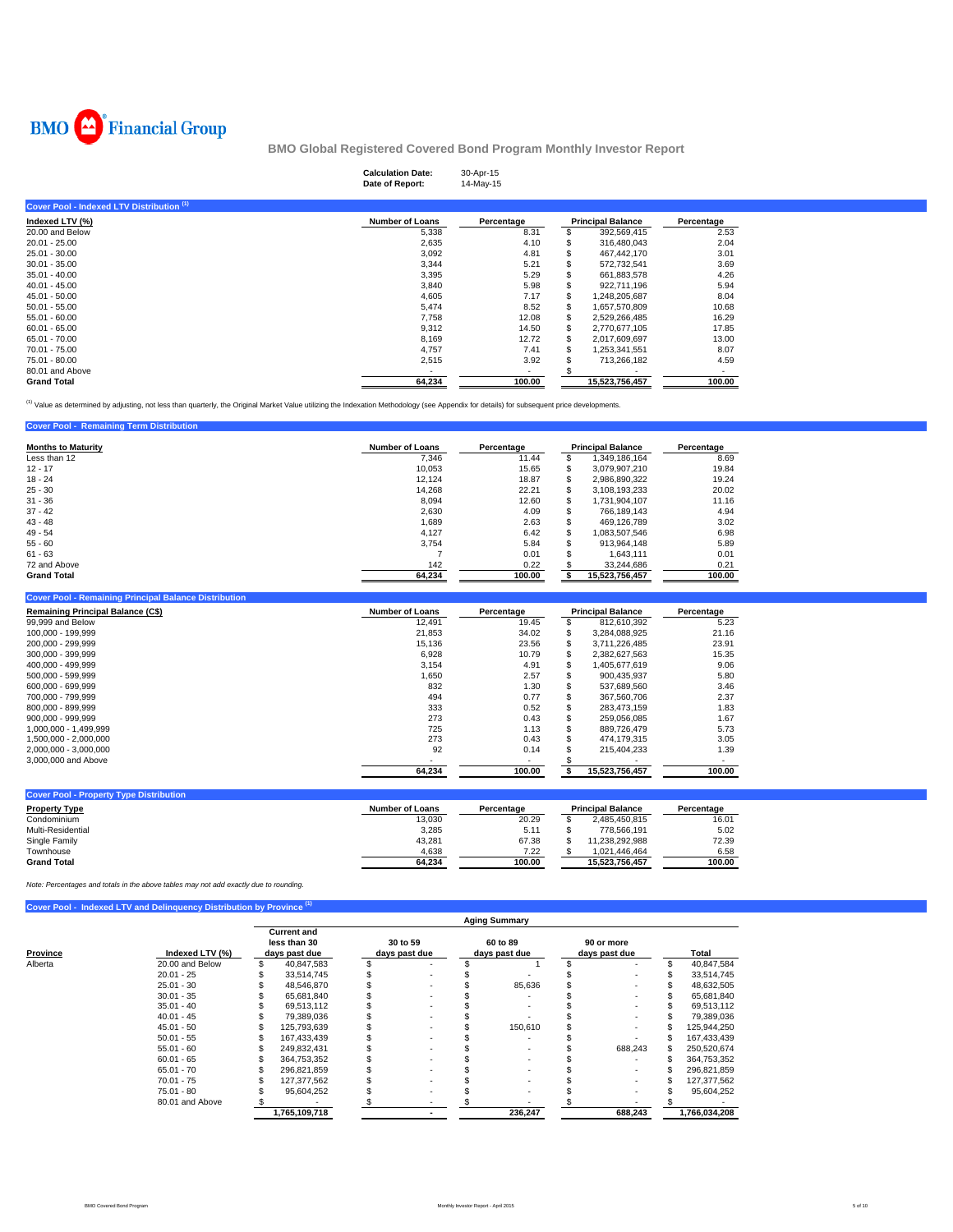

**Calculation Date:** 30-Apr-15 **Date of Report:** 14-May-15

|                                            |                                    | Aging Summary                      |                     |                      |                               |                            |  |  |  |  |  |
|--------------------------------------------|------------------------------------|------------------------------------|---------------------|----------------------|-------------------------------|----------------------------|--|--|--|--|--|
|                                            |                                    | <b>Current and</b>                 |                     |                      |                               |                            |  |  |  |  |  |
|                                            |                                    | less than 30                       | 30 to 59            | 60 to 89             | 90 or more                    |                            |  |  |  |  |  |
| <b>Province</b><br><b>British Columbia</b> | Indexed LTV (%)<br>20.00 and Below | days past due<br>\$<br>127,693,072 | days past due<br>\$ | days past due<br>\$  | days past due<br>\$<br>77,830 | Total<br>\$<br>127,770,901 |  |  |  |  |  |
|                                            | $20.01 - 25$                       | \$<br>99,221,683                   | \$                  | \$                   | \$                            | \$<br>99,221,683           |  |  |  |  |  |
|                                            | 25.01 - 30                         | \$<br>160,153,869                  | \$                  | \$                   | \$                            | \$<br>160,153,869          |  |  |  |  |  |
|                                            | $30.01 - 35$                       | \$<br>172,679,458                  | \$                  | \$                   | \$                            | 172,679,458<br>S           |  |  |  |  |  |
|                                            | $35.01 - 40$                       | \$<br>215,427,027                  | \$                  | \$                   | \$<br>127,578                 | \$<br>215,554,605          |  |  |  |  |  |
|                                            | $40.01 - 45$                       | \$<br>348,285,847                  | \$                  | \$<br>237,791        | \$                            | S<br>348,523,638           |  |  |  |  |  |
|                                            | 45.01 - 50                         | \$<br>482,353,987                  | \$                  | \$                   | \$                            | \$<br>482,353,987          |  |  |  |  |  |
|                                            | $50.01 - 55$                       | \$<br>618,411,388                  | \$                  | \$                   | S                             | \$<br>618,411,388          |  |  |  |  |  |
|                                            | $55.01 - 60$                       | \$<br>943,069,002                  | \$                  | \$                   | \$                            | \$<br>943,069,002          |  |  |  |  |  |
|                                            | $60.01 - 65$                       | \$<br>604,449,480                  | \$                  | \$                   | \$                            | \$<br>604,449,480          |  |  |  |  |  |
|                                            | $65.01 - 70$                       | \$<br>261,174,579                  | \$                  | \$<br>195,538        | \$                            | 261,370,117<br>\$          |  |  |  |  |  |
|                                            | $70.01 - 75$                       | \$<br>111,510,498                  | \$                  | \$                   | \$                            | \$<br>111,510,498          |  |  |  |  |  |
|                                            | 75.01 - 80                         | \$<br>39,776,664                   | \$                  | \$                   | \$                            | \$<br>39,776,664           |  |  |  |  |  |
|                                            | 80.01 and Above                    | \$                                 | \$                  | \$                   | \$                            |                            |  |  |  |  |  |
|                                            |                                    | 4,184,206,554                      |                     | 433,329              | 205,408                       | 4,184,845,291              |  |  |  |  |  |
|                                            |                                    |                                    |                     |                      |                               |                            |  |  |  |  |  |
|                                            |                                    |                                    |                     | <b>Aging Summary</b> |                               |                            |  |  |  |  |  |
|                                            |                                    | <b>Current and</b>                 |                     |                      |                               |                            |  |  |  |  |  |
|                                            |                                    | less than 30                       | 30 to 59            | 60 to 89             | 90 or more                    |                            |  |  |  |  |  |
| <u>Province</u>                            | Indexed LTV (%)                    | days past due                      | days past due       | days past due        | days past due                 | Total                      |  |  |  |  |  |
| Manitoba                                   | 20.00 and Below                    | \$<br>3,894,053                    | \$                  | \$                   | \$                            | \$<br>3,894,053            |  |  |  |  |  |
|                                            | $20.01 - 25$                       | \$<br>3,860,323                    | \$                  | \$                   | \$                            | \$<br>3,860,323            |  |  |  |  |  |
|                                            | $25.01 - 30$                       | \$<br>4,072,510                    | \$                  | \$                   | \$                            | \$<br>4,072,510            |  |  |  |  |  |
|                                            | $30.01 - 35$                       | \$<br>3,956,716                    | \$                  | \$                   | \$                            | \$<br>3,956,716            |  |  |  |  |  |
|                                            | $35.01 - 40$                       | \$<br>5,315,860                    | \$                  | \$                   | \$                            | \$<br>5,315,860            |  |  |  |  |  |
|                                            | $40.01 - 45$                       | \$<br>8,125,556                    | \$                  | \$                   | \$                            | \$<br>8,125,556            |  |  |  |  |  |
|                                            | $45.01 - 50$                       | \$<br>11,923,013                   | \$                  | \$                   | \$                            | \$<br>11,923,013           |  |  |  |  |  |
|                                            | $50.01 - 55$                       | \$<br>13,119,576                   | \$                  | \$                   | \$                            | \$<br>13,119,576           |  |  |  |  |  |
|                                            | $55.01 - 60$                       | \$<br>23,732,822                   | \$                  | \$                   | \$                            | \$<br>23,732,822           |  |  |  |  |  |
|                                            | $60.01 - 65$                       | \$<br>55,139,286                   | \$                  | \$                   | \$                            | \$<br>55,139,286           |  |  |  |  |  |
|                                            | $65.01 - 70$                       | \$<br>23,922,179                   | \$                  | \$                   | \$                            | \$<br>23,922,179           |  |  |  |  |  |
|                                            | $70.01 - 75$                       | \$<br>26,263,471                   | \$                  | \$                   | \$                            | \$<br>26,263,471           |  |  |  |  |  |
|                                            | $75.01 - 80$                       | \$<br>10,755,946                   | \$                  | \$                   | \$                            | \$<br>10,755,946           |  |  |  |  |  |
|                                            | 80.01 and Above                    | \$                                 | \$                  | \$                   | \$                            | \$                         |  |  |  |  |  |
|                                            |                                    | 194,081,310                        |                     |                      |                               | 194,081,310                |  |  |  |  |  |
|                                            |                                    |                                    |                     | <b>Aging Summary</b> |                               |                            |  |  |  |  |  |
|                                            |                                    | <b>Current and</b>                 |                     |                      |                               |                            |  |  |  |  |  |
|                                            |                                    | less than 30                       | 30 to 59            | 60 to 89             | 90 or more                    |                            |  |  |  |  |  |
| Province                                   | Indexed LTV (%)                    | days past due                      | days past due       | days past due        | days past due                 | Total                      |  |  |  |  |  |
| New Brunswick                              | 20.00 and Below                    | \$<br>3,070,106                    | \$                  | \$                   | \$                            | \$<br>3,070,106            |  |  |  |  |  |
|                                            | 20.01 - 25                         | \$<br>2,471,528                    | \$                  | \$                   | \$                            | \$<br>2,471,528            |  |  |  |  |  |
|                                            | 25.01 - 30                         | \$<br>4,024,886                    | \$                  | \$                   | \$                            | \$<br>4,024,886            |  |  |  |  |  |
|                                            | $30.01 - 35$                       | \$<br>3,696,568                    | \$                  | \$<br>66,502         | \$<br>48,614                  | \$<br>3,811,684            |  |  |  |  |  |
|                                            | $35.01 - 40$                       | \$<br>5,041,800                    | \$                  | \$                   | \$                            | \$<br>5,041,800            |  |  |  |  |  |
|                                            | $40.01 - 45$                       | \$<br>6,019,187                    | \$                  | \$<br>42,553         | \$                            | \$<br>6,061,740            |  |  |  |  |  |
|                                            | $45.01 - 50$                       | \$<br>7,680,639                    | \$                  | \$                   | \$                            | \$<br>7,680,639            |  |  |  |  |  |
|                                            | $50.01 - 55$                       | \$<br>8,751,789                    | \$                  | \$                   | \$                            | \$<br>8,751,789            |  |  |  |  |  |
|                                            | $55.01 - 60$                       | \$<br>15,473,567                   | \$                  | \$                   | \$                            | \$<br>15,473,567           |  |  |  |  |  |
|                                            | $60.01 - 65$                       | \$<br>25,480,354                   | \$                  | \$                   | \$                            | \$<br>25,480,354           |  |  |  |  |  |
|                                            | $65.01 - 70$                       | \$<br>33, 133, 154                 | \$                  | \$                   | \$                            | \$<br>33, 133, 154         |  |  |  |  |  |
|                                            | $70.01 - 75$                       | \$<br>11,833,901                   | \$                  | \$                   | \$<br>149,093                 | \$<br>11,982,994           |  |  |  |  |  |
|                                            | 75.01 - 80                         | \$<br>5,110,873                    | \$                  | \$                   | \$                            | \$<br>5,110,873            |  |  |  |  |  |
|                                            | 80.01 and Above                    | \$                                 | \$                  | \$                   | \$                            | \$                         |  |  |  |  |  |
|                                            |                                    | 131,788,352                        |                     | 109,055              | 197,708                       | 132,095,115                |  |  |  |  |  |
|                                            |                                    |                                    |                     | <b>Aging Summary</b> |                               |                            |  |  |  |  |  |
|                                            |                                    | <b>Current and</b>                 |                     |                      |                               |                            |  |  |  |  |  |
|                                            |                                    | less than 30                       | 30 to 59            | 60 to 89             | 90 or more                    |                            |  |  |  |  |  |
| <b>Province</b>                            | Indexed LTV (%)                    | days past due                      | days past due       | days past due        | days past due                 | Total                      |  |  |  |  |  |
| Newfoundland                               | 20.00 and Below                    | \$<br>2,633,424                    | \$                  | \$                   | \$                            | \$<br>2,633,424            |  |  |  |  |  |
|                                            | 20.01 - 25                         | \$<br>2,317,458                    | \$                  | \$                   | æ                             | 2,317,458<br>\$            |  |  |  |  |  |
|                                            | 25.01 - 30                         | \$<br>3,357,639                    | \$                  | \$                   | \$                            | \$<br>3,357,639            |  |  |  |  |  |
|                                            | $30.01 - 35$                       | \$<br>5,268,191                    | \$                  | \$                   | \$                            | \$<br>5,268,191            |  |  |  |  |  |
|                                            | $35.01 - 40$                       | \$<br>5,036,060                    | \$                  | \$<br>64,766         | \$                            | 5,100,826<br>\$            |  |  |  |  |  |
|                                            | $40.01 - 45$                       | \$<br>6,499,922                    | \$                  | \$                   | \$                            | 6,499,922<br>\$            |  |  |  |  |  |
|                                            | $45.01 - 50$                       | \$<br>9,626,088                    | \$                  | \$                   | \$                            | \$<br>9,626,088            |  |  |  |  |  |
|                                            | $50.01 - 55$                       | \$<br>15,566,212                   | \$                  | \$                   | \$                            | \$<br>15,566,212           |  |  |  |  |  |
|                                            | $55.01 - 60$                       | \$<br>15,134,711                   | \$                  | \$                   | \$                            | 15,134,711<br>\$           |  |  |  |  |  |
|                                            | $60.01 - 65$                       | \$<br>27,185,508                   | \$                  | \$                   | S                             | \$<br>27,185,508           |  |  |  |  |  |
|                                            | $65.01 - 70$                       | \$<br>76,340,964                   | \$                  | \$<br>252,158        | \$                            | \$<br>76,593,121           |  |  |  |  |  |
|                                            | $70.01 - 75$                       | \$<br>24,191,345                   | \$                  | \$                   | \$                            | \$<br>24,191,345           |  |  |  |  |  |
|                                            | 75.01 - 80                         | \$<br>11,504,254                   | \$                  | \$                   | \$                            | 11,504,254<br>\$           |  |  |  |  |  |
|                                            | 80.01 and Above                    | \$                                 | \$                  | \$                   | \$                            | \$                         |  |  |  |  |  |
|                                            |                                    | 204,661,774                        |                     | 316,924              |                               | 204,978,699                |  |  |  |  |  |
|                                            |                                    |                                    |                     |                      |                               |                            |  |  |  |  |  |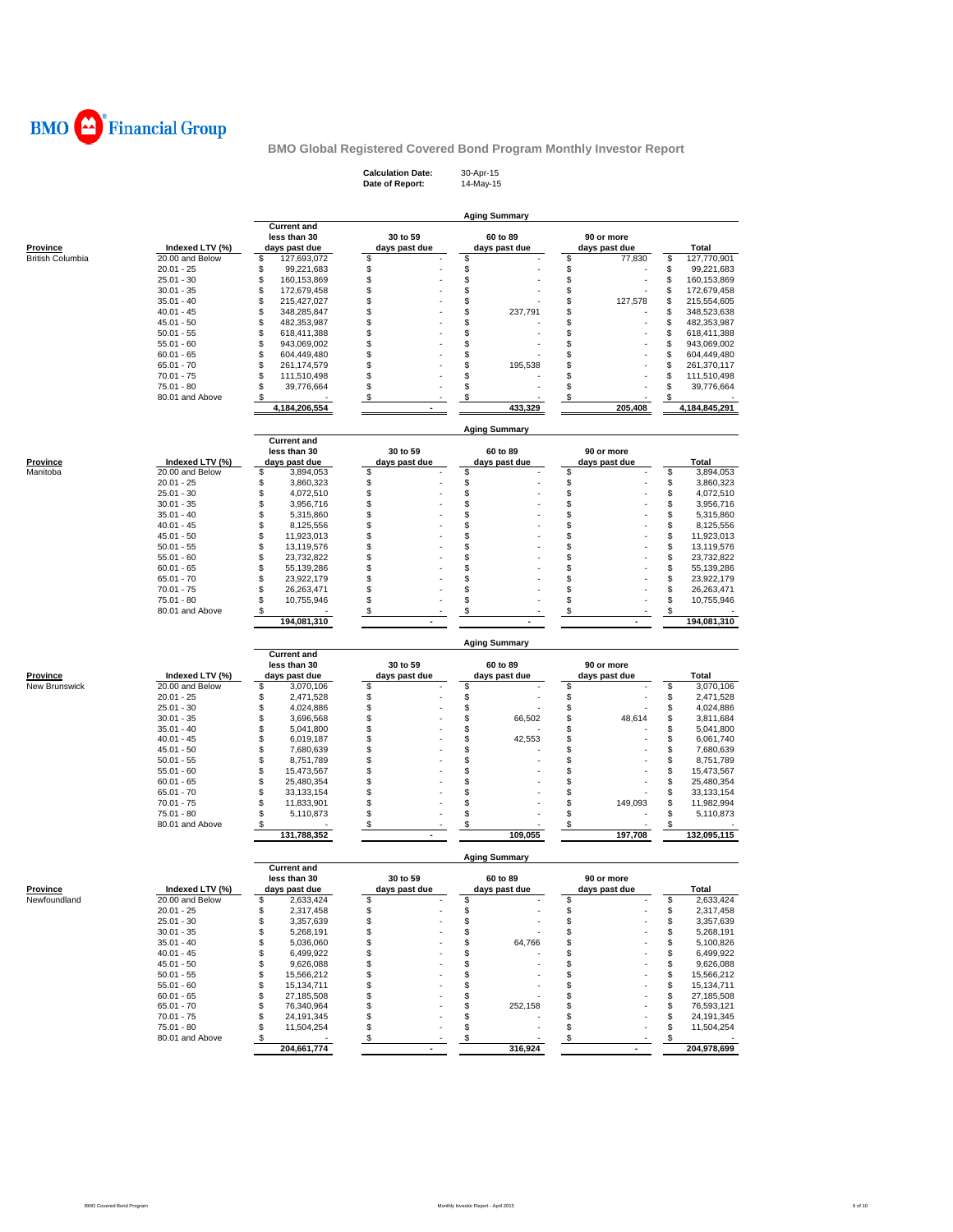

|                       |                                 |                                      | <b>Calculation Date:</b><br>Date of Report: | 30-Apr-15<br>14-May-15  |                      |                                      |
|-----------------------|---------------------------------|--------------------------------------|---------------------------------------------|-------------------------|----------------------|--------------------------------------|
|                       |                                 |                                      |                                             | <b>Aging Summary</b>    |                      |                                      |
|                       |                                 | <b>Current and</b><br>less than 30   | 30 to 59                                    | 60 to 89                | 90 or more           |                                      |
| Province              | Indexed LTV (%)                 | days past due                        | days past due                               | days past due           | days past due        | <b>Total</b>                         |
| Northwest Territories | 20.00 and Below                 | \$                                   | \$                                          | \$                      | \$                   | \$                                   |
|                       | $20.01 - 25$                    | \$                                   | \$                                          | \$                      | \$                   | \$                                   |
|                       | $25.01 - 30$                    | \$                                   | \$                                          | \$                      | \$                   | \$                                   |
|                       | $30.01 - 35$                    | \$                                   | S                                           | \$                      | \$                   | \$                                   |
|                       | $35.01 - 40$<br>$40.01 - 45$    | \$<br>\$                             | \$<br>\$                                    | \$<br>S                 | \$<br>\$             | \$<br>\$                             |
|                       | $45.01 - 50$                    | \$                                   | \$                                          | \$                      | \$                   | \$                                   |
|                       | $50.01 - 55$                    | \$                                   | \$                                          | \$                      | \$                   | \$                                   |
|                       | $55.01 - 60$                    | \$                                   | \$                                          | \$                      | \$                   | \$                                   |
|                       | $60.01 - 65$                    | \$                                   | \$                                          | \$                      | \$                   | \$                                   |
|                       | $65.01 - 70$                    | \$                                   | S                                           | \$                      | \$                   | \$                                   |
|                       | $70.01 - 75$                    | \$                                   | \$                                          | \$                      | \$                   | \$                                   |
|                       | $75.01 - 80$                    | \$                                   | \$                                          | \$                      | \$                   | \$                                   |
|                       | 80.01 and Above                 | \$<br>\$<br>$\blacksquare$           | \$<br>\$<br>$\sim$                          | \$<br>\$                | \$<br>\$<br>÷        | \$<br>\$                             |
|                       |                                 |                                      |                                             |                         |                      |                                      |
|                       |                                 |                                      |                                             | <b>Aging Summary</b>    |                      |                                      |
|                       |                                 | <b>Current and</b>                   |                                             |                         |                      |                                      |
|                       |                                 | less than 30                         | 30 to 59                                    | 60 to 89                | 90 or more           |                                      |
| <b>Province</b>       | Indexed LTV (%)                 | days past due                        | days past due                               | days past due           | days past due        | <b>Total</b>                         |
| Nova Scotia           | 20.00 and Below                 | \$<br>4,574,970                      | \$                                          | \$                      | \$                   | \$<br>4,574,970                      |
|                       | $20.01 - 25$                    | \$<br>3,181,145                      | \$                                          | \$                      | \$                   | \$<br>3,181,145                      |
|                       | $25.01 - 30$<br>$30.01 - 35$    | \$<br>7,859,911<br>\$<br>8,773,269   | \$<br>\$                                    | \$<br>\$                | \$<br>\$             | \$<br>7,859,911<br>\$<br>8,773,269   |
|                       | $35.01 - 40$                    | \$<br>9,436,964                      | S                                           | \$                      | \$                   | \$<br>9,436,964                      |
|                       | $40.01 - 45$                    | \$<br>11,028,465                     | \$                                          | \$                      | \$                   | \$<br>11,028,465                     |
|                       | $45.01 - 50$                    | \$<br>14,403,005                     | \$                                          | \$                      | \$                   | \$<br>14,403,005                     |
|                       | $50.01 - 55$                    | \$<br>22,087,646                     | \$                                          | \$                      | \$                   | \$<br>22,087,646                     |
|                       | $55.01 - 60$                    | \$<br>26,889,362                     | \$                                          | \$                      | \$                   | \$<br>26,889,362                     |
|                       | $60.01 - 65$                    | \$<br>53,165,848                     | \$                                          | \$                      | \$                   | \$<br>53,165,848                     |
|                       | $65.01 - 70$                    | \$<br>79,157,883                     | \$                                          | \$                      | \$                   | \$<br>79,157,883                     |
|                       | $70.01 - 75$<br>$75.01 - 80$    | \$<br>66,923,741<br>\$<br>39,779,485 | \$<br>\$                                    | \$<br>\$                | \$<br>\$             | \$<br>66,923,741<br>\$<br>39,779,485 |
|                       | 80.01 and Above                 | \$                                   | \$                                          | \$                      | \$                   | \$                                   |
|                       |                                 | 347,261,695                          |                                             |                         |                      | 347,261,695                          |
|                       |                                 |                                      |                                             |                         |                      |                                      |
|                       |                                 |                                      |                                             | <b>Aging Summary</b>    |                      |                                      |
|                       |                                 | <b>Current and</b>                   |                                             |                         |                      |                                      |
|                       |                                 | less than 30                         | 30 to 59                                    | 60 to 89                | 90 or more           |                                      |
| Province              | Indexed LTV (%)                 | days past due                        | days past due<br>\$                         | days past due<br>\$     | days past due<br>\$  | <b>Total</b><br>\$                   |
| Nunavut               | 20.00 and Below<br>$20.01 - 25$ | \$<br>\$                             | \$                                          | \$                      | \$                   | \$                                   |
|                       | $25.01 - 30$                    | \$                                   | \$                                          | \$                      | \$                   | \$                                   |
|                       | $30.01 - 35$                    | \$                                   | \$                                          | \$                      | \$                   | \$                                   |
|                       | $35.01 - 40$                    | \$                                   | S                                           | \$                      | \$                   | \$                                   |
|                       | $40.01 - 45$                    | \$                                   | \$                                          | \$                      | \$                   | \$                                   |
|                       | $45.01 - 50$                    | \$                                   | \$                                          | \$                      | \$                   | \$                                   |
|                       | $50.01 - 55$                    | \$                                   | \$                                          | \$                      | \$                   | \$                                   |
|                       | $55.01 - 60$                    | \$<br>\$                             | \$<br>\$                                    | \$<br>\$                | \$<br>\$             | \$<br>\$                             |
|                       | $60.01 - 65$<br>$65.01 - 70$    | \$                                   | \$                                          | \$                      | \$                   | \$                                   |
|                       | $70.01 - 75$                    | \$                                   | \$                                          | \$                      | \$                   | \$                                   |
|                       | 75.01 - 80                      | \$                                   | \$                                          | \$                      | \$                   | \$                                   |
|                       | 80.01 and Above                 | \$                                   | \$                                          | \$                      | \$                   | \$                                   |
|                       |                                 | \$<br>$\sim$                         | \$<br>$\sim$                                | \$<br>$\blacksquare$    | \$<br>$\blacksquare$ | \$<br>$\blacksquare$                 |
|                       |                                 |                                      |                                             |                         |                      |                                      |
|                       |                                 | <b>Current and</b>                   |                                             | <b>Aging Summary</b>    |                      |                                      |
|                       |                                 | less than 30                         | 30 to 59                                    | 60 to 89                | 90 or more           |                                      |
| Province              | Indexed LTV (%)                 | days past due                        | days past due                               | days past due           | days past due        | Total                                |
| Ontario               | 20.00 and Below                 | 163,325,623<br>\$                    | \$                                          | \$                      | \$<br>1              | \$<br>163,325,624                    |
|                       | $20.01 - 25$                    | \$<br>135,103,096                    | \$                                          | \$                      | \$                   | \$<br>135,103,096                    |
|                       | $25.01 - 30$                    | \$<br>188,434,879                    | \$                                          | $\dot{\$}$<br>96,722    | \$                   | 188,531,601<br>\$                    |
|                       | $30.01 - 35$                    | \$<br>248,920,452                    | \$                                          | \$                      | \$                   | \$<br>248,920,452                    |
|                       | $35.01 - 40$                    | \$<br>275,459,151                    | \$                                          | \$                      | \$                   | \$<br>275,459,151                    |
|                       | $40.01 - 45$<br>45.01 - 50      | \$<br>364,812,202<br>\$              | \$<br>\$                                    | \$<br>51,576<br>\$      | \$<br>\$             | \$<br>364,863,778<br>\$              |
|                       | $50.01 - 55$                    | 473,511,329<br>\$<br>649,145,177     | \$                                          | \$                      | \$                   | 473,511,329<br>\$<br>649,145,177     |
|                       | $55.01 - 60$                    | \$<br>969,470,048                    | \$                                          | \$<br>115,054           | \$<br>89,519         | \$<br>969,674,621                    |
|                       | $60.01 - 65$                    | \$<br>1,179,759,878                  | \$                                          | \$                      | \$<br>76,197         | \$<br>1,179,836,074                  |
|                       | $65.01 - 70$                    | \$<br>880,304,869                    | \$                                          | \$<br>195,156           | \$<br>137,092        | \$<br>880,637,118                    |
|                       | $70.01 - 75$                    | \$<br>444,518,715                    | \$                                          | \$                      | \$                   | \$<br>444,518,715                    |
|                       | 75.01 - 80                      | \$<br>229,581,209                    | \$                                          | \$                      | \$                   | \$<br>229,581,209                    |
|                       | 80.01 and Above                 | \$                                   | \$                                          | $\sqrt[6]{\frac{2}{5}}$ | \$                   | \$                                   |
|                       |                                 | 6,202,346,626                        |                                             | 458,508                 | 302,809              | 6,203,107,943                        |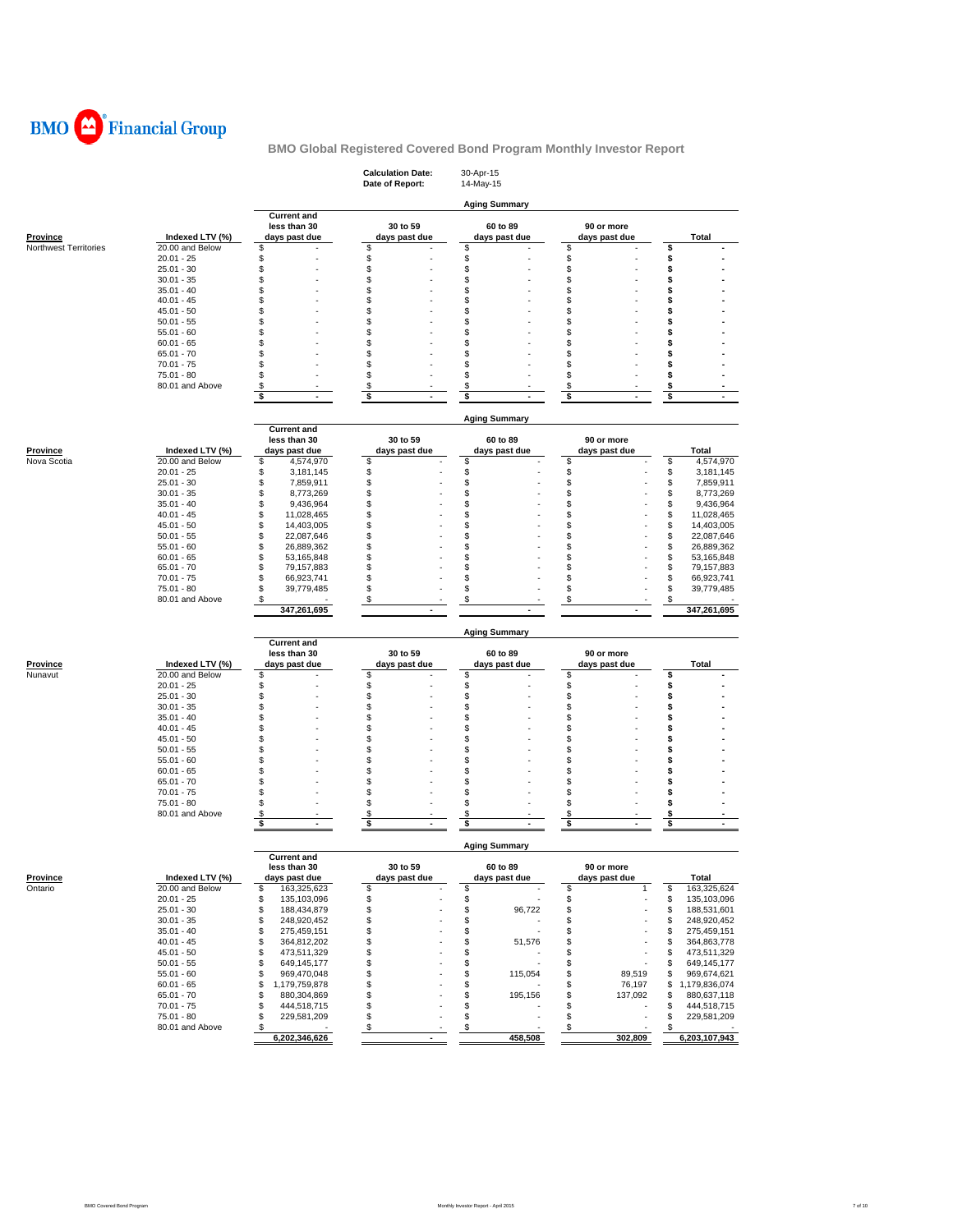

|                      |                                 |                                                     | <b>Calculation Date:</b><br>Date of Report: | 30-Apr-15<br>14-May-15    |                             |                                      |
|----------------------|---------------------------------|-----------------------------------------------------|---------------------------------------------|---------------------------|-----------------------------|--------------------------------------|
|                      |                                 |                                                     |                                             | <b>Aging Summary</b>      |                             |                                      |
| Province             | Indexed LTV (%)                 | <b>Current and</b><br>less than 30<br>days past due | 30 to 59<br>days past due                   | 60 to 89<br>days past due | 90 or more<br>days past due | Total                                |
| Prince Edward Island | 20.00 and Below<br>$20.01 - 25$ | \$<br>884,747<br>\$<br>598,271                      | \$<br>\$                                    | \$                        | \$<br>\$                    | \$<br>884,747<br>\$<br>598,271       |
|                      | $25.01 - 30$                    | \$<br>930,382                                       | \$                                          | \$                        | \$                          | \$<br>930,382                        |
|                      | $30.01 - 35$                    | \$<br>1,755,313                                     | \$                                          | \$                        | \$                          | \$<br>1,755,313                      |
|                      | $35.01 - 40$                    | \$<br>1,439,678                                     | \$                                          | \$                        | \$                          | \$<br>1,439,678                      |
|                      | $40.01 - 45$                    | \$<br>1,907,823                                     | \$                                          | \$                        | \$                          | \$<br>1,907,823                      |
|                      | $45.01 - 50$                    | \$<br>3,075,692                                     | \$                                          | \$                        | \$                          | \$<br>3,075,692                      |
|                      | $50.01 - 55$                    | \$<br>3,071,410                                     | \$                                          | \$                        | \$                          | \$<br>3,071,410                      |
|                      | $55.01 - 60$                    | \$<br>8,874,791                                     | \$                                          | \$                        | \$                          | \$<br>8,874,791                      |
|                      | $60.01 - 65$                    | \$<br>11,526,523                                    | \$                                          | \$                        | S                           | \$<br>11,526,523                     |
|                      | $65.01 - 70$                    | \$<br>14,248,979                                    | \$                                          | \$                        | S                           | \$<br>14,248,979                     |
|                      | $70.01 - 75$                    | \$<br>5,053,375                                     | \$                                          | \$                        | \$                          | \$<br>5,053,375                      |
|                      | $75.01 - 80$                    | \$<br>1,136,288                                     | \$                                          | \$                        | \$                          | \$<br>1,136,288                      |
|                      | 80.01 and Above                 | \$                                                  | \$                                          | \$                        | \$                          | \$                                   |
|                      |                                 | 54,503,273                                          |                                             |                           |                             | 54,503,273                           |
|                      |                                 |                                                     |                                             | <b>Aging Summary</b>      |                             |                                      |
|                      |                                 | <b>Current and</b>                                  |                                             |                           |                             |                                      |
|                      |                                 | less than 30                                        | 30 to 59                                    | 60 to 89                  | 90 or more                  |                                      |
| Province             | Indexed LTV (%)                 | days past due                                       | days past due                               | days past due             | days past due               | Total                                |
| Quebec               | 20.00 and Below<br>$20.01 - 25$ | \$<br>41,446,936<br>32,245,265                      | \$<br>18,911                                | \$                        | \$                          | \$<br>41,465,847                     |
|                      |                                 | \$<br>45.711.296                                    | \$                                          | \$<br>56,394              | \$                          | \$<br>32,301,659                     |
|                      | $25.01 - 30$<br>$30.01 - 35$    | \$<br>53,953,532                                    | \$<br>\$<br>62,651                          | \$                        | \$<br>S                     | \$<br>45,711,296<br>\$<br>54,016,183 |
|                      | $35.01 - 40$                    | \$<br>\$<br>66,020,062                              | \$                                          | \$<br>\$<br>154,589       | \$                          | \$<br>66,174,651                     |
|                      | $40.01 - 45$                    | \$<br>83,200,374                                    | \$                                          | \$                        | 89,875<br>\$                | \$<br>83,290,249                     |
|                      | $45.01 - 50$                    | \$<br>103,408,716                                   | \$                                          | \$                        | 190,230<br>\$               | \$<br>103,598,946                    |
|                      | $50.01 - 55$                    | \$<br>121,206,409                                   | \$                                          | \$                        | 89,000<br>\$                | \$<br>121,295,408                    |
|                      | $55.01 - 60$                    | \$<br>172,619,294                                   | \$                                          | \$<br>166,467             | \$                          | \$<br>172,785,761                    |
|                      | $60.01 - 65$                    | \$<br>327,266,563                                   | \$                                          | \$<br>386,514             | \$<br>765,608               | \$<br>328,418,684                    |
|                      | $65.01 - 70$                    | \$<br>293,262,312                                   | \$                                          | \$<br>336,510             | \$<br>578,243               | \$<br>294,177,065                    |
|                      | $70.01 - 75$                    | \$<br>419,085,261                                   | \$                                          | \$<br>280,541             | \$<br>535,063               | \$<br>419,900,865                    |
|                      | $75.01 - 80$                    | \$<br>266,805,451                                   | \$                                          | \$                        | \$<br>1,346,643             | \$<br>268,152,093                    |
|                      | 80.01 and Above                 | \$                                                  | \$                                          | \$                        | \$                          | \$                                   |
|                      |                                 | 2,026,231,470                                       | 81,562                                      |                           |                             |                                      |
|                      |                                 |                                                     |                                             | 1,381,015                 | 3,594,660                   | 2,031,288,706                        |
|                      |                                 |                                                     |                                             | <b>Aging Summary</b>      |                             |                                      |
|                      |                                 | <b>Current and</b>                                  |                                             |                           |                             |                                      |
|                      |                                 | less than 30                                        | 30 to 59                                    | 60 to 89                  | 90 or more                  |                                      |
| Province             | Indexed LTV (%)                 | days past due                                       | days past due                               | days past due             | days past due               | Total                                |
| Saskatchewan         | 20.00 and Below                 | \$<br>4,102,159                                     | \$                                          | \$                        | \$                          | \$<br>4,102,159                      |
|                      | $20.01 - 25$                    | \$<br>3,910,135                                     | \$                                          | \$                        | \$                          | \$<br>3,910,135                      |
|                      | $25.01 - 30$                    | \$<br>4,167,569                                     | \$                                          | \$                        | \$                          | \$<br>4,167,569                      |
|                      | $30.01 - 35$                    | \$<br>7,869,436                                     | \$                                          | \$                        | \$                          | \$<br>7,869,436                      |
|                      | $35.01 - 40$                    | \$<br>8,846,932                                     | \$                                          | \$                        | \$                          | \$<br>8,846,932                      |
|                      | $40.01 - 45$                    | \$<br>13,020,990                                    | \$                                          | \$                        | \$                          | \$<br>13,020,990                     |
|                      | $45.01 - 50$                    | \$<br>16,088,740                                    | \$                                          | \$                        | \$                          | \$<br>16,088,740                     |
|                      | $50.01 - 55$                    | \$<br>38,586,563                                    | \$                                          | \$<br>102,200             | \$                          | \$<br>38,688,763                     |
|                      | $55.01 - 60$                    | \$<br>103,111,174                                   | \$                                          | \$                        | \$                          | \$<br>103,111,174                    |
|                      | $60.01 - 65$<br>$65.01 - 70$    | \$<br>120,721,995                                   | \$                                          | \$                        | \$<br>\$<br>226.632         | \$<br>120,721,995                    |
|                      | $70.01 - 75$                    | \$<br>57,158,449                                    | \$                                          | \$<br>163,140             | \$                          | \$<br>57,548,221                     |
|                      | $75.01 - 80$                    | \$<br>15,618,986<br>\$<br>11,865,120                | \$<br>\$                                    | \$<br>\$                  | \$                          | \$<br>15,618,986<br>\$<br>11,865,120 |
|                      | 80.01 and Above                 | \$                                                  | \$                                          | \$                        | \$                          | \$                                   |
|                      |                                 | 405,068,246                                         |                                             | 265,341                   | 226,632                     | 405.560.219                          |
|                      |                                 | <b>Current and</b>                                  |                                             | <b>Aging Summary</b>      |                             |                                      |
|                      |                                 | less than 30                                        | 30 to 59                                    | 60 to 89                  | 90 or more                  |                                      |
| Province             | Indexed LTV (%)                 | days past due                                       | days past due                               | days past due             | days past due               | Total                                |
| Yukon Territories    | 20.00 and Below                 | \$                                                  | \$                                          | \$                        | \$                          | \$                                   |
|                      | $20.01 - 25$                    | \$                                                  | \$                                          | \$                        | \$                          | \$                                   |
|                      | $25.01 - 30$                    | \$                                                  | \$                                          | \$                        | \$                          | \$                                   |
|                      | $30.01 - 35$                    | \$                                                  | \$                                          | \$                        | \$                          | \$                                   |
|                      | $35.01 - 40$                    | \$                                                  | \$                                          | \$                        | S                           | \$                                   |
|                      | $40.01 - 45$                    | S                                                   | \$                                          | \$                        | S                           | \$                                   |
|                      | $45.01 - 50$                    | S                                                   | \$                                          | \$                        | S                           | S                                    |
|                      | $50.01 - 55$                    | S                                                   | \$                                          | \$                        | S                           | \$                                   |
|                      | $55.01 - 60$                    | S                                                   | \$                                          | \$                        | S                           | \$                                   |
|                      | $60.01 - 65$                    | S                                                   | \$                                          | \$                        | S                           | \$                                   |
|                      | $65.01 - 70$                    | S                                                   | \$                                          | \$                        | S                           | \$                                   |
|                      | $70.01 - 75$                    | S                                                   | \$                                          | \$                        | S                           | \$                                   |
|                      | 75.01 - 80                      | S                                                   | \$                                          | \$                        | S                           | \$                                   |
|                      | 80.01 and Above                 | \$<br>\$<br>$\sim$                                  | \$<br>\$<br>$\sim$                          | \$<br>\$<br>$\sim$        | s<br>\$<br>$\sim$           | \$<br>\$<br>$\sim$                   |

<sup>(1)</sup> Value as determined by adjusting, not less than quarterly, the Original Market Value utilizing the Indexation Methodology (see Appendix for details) for subsequent price developments.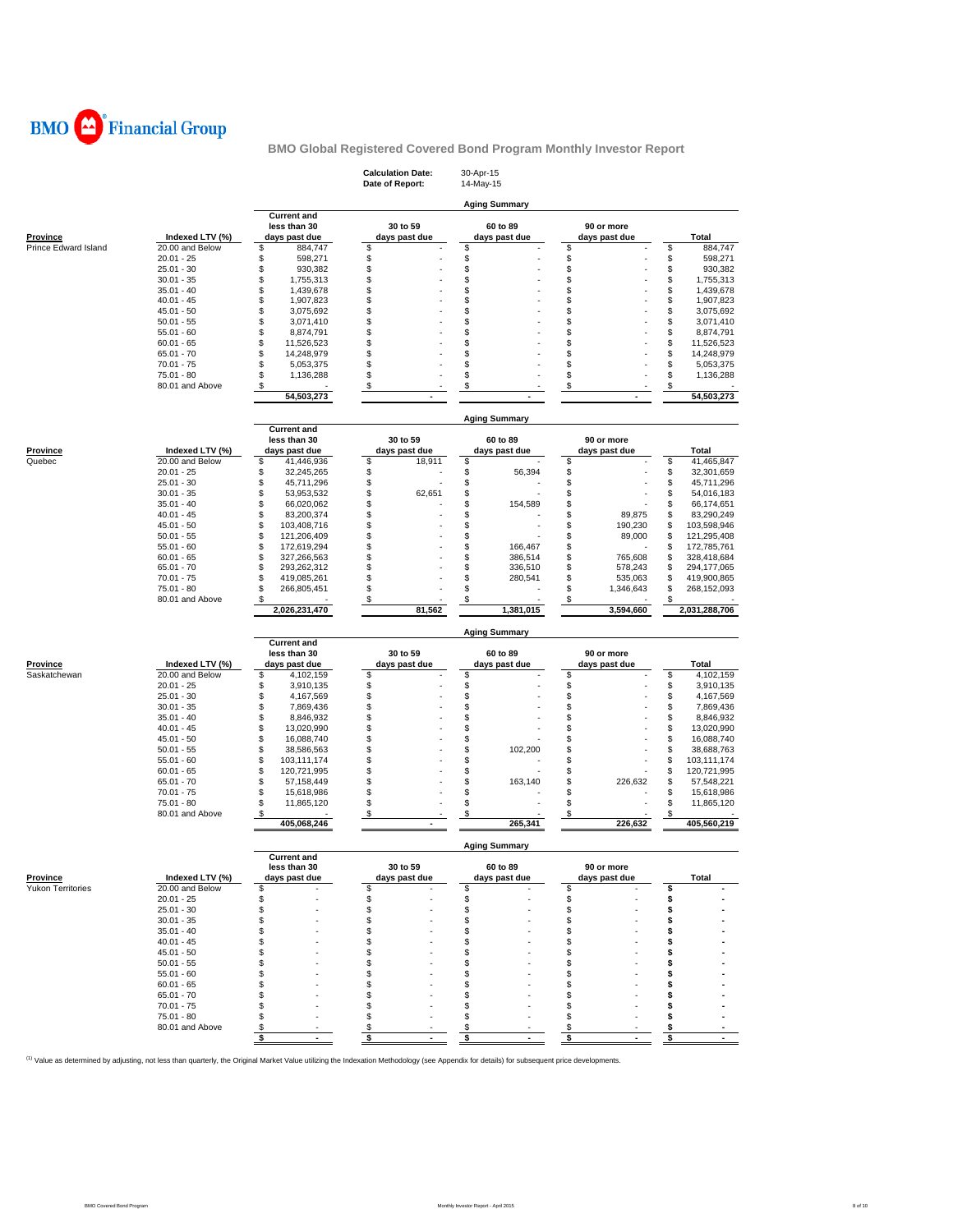

| <b>Calculation Date:</b> | 30-Apr-15 |
|--------------------------|-----------|
| Date of Report:          | 14-May-15 |

**Cover Pool - Current LTV Distribution by Credit Score <sup>(1</sup>)** 

| <b>Credit Scores</b> |  |               |  |             |   |               |  |               |  |               |               |                |
|----------------------|--|---------------|--|-------------|---|---------------|--|---------------|--|---------------|---------------|----------------|
| Indexed LTV (%)      |  | <600          |  | $600 - 650$ |   | 651 - 700     |  | 701 - 750     |  | 751 - 800     | >800          | Total          |
| 20.00 and Below      |  | 34.834.671    |  | 7.912.999   |   | 18.925.715    |  | 43.781.296    |  | 151.238.163   | 135.876.569   | 392.569.415    |
| $20.01 - 25$         |  | 30.333.540    |  | 6.177.381   |   | 22,056,194    |  | 46.146.908    |  | 115.901.178   | 95.864.842    | 316,480,043    |
| $25.01 - 30$         |  | 44.617.740    |  | 13.841.890  |   | 34.413.733    |  | 75.936.908    |  | 172.704.471   | 125.927.427   | 467.442.170    |
| $30.01 - 35$         |  | 57.165.197    |  | 17.109.592  |   | 41.019.836    |  | 93.989.386    |  | 221.919.829   | 141.528.700   | 572.732.541    |
| $35.01 - 40$         |  | 71.722.876    |  | 20.867.725  |   | 57.150.250    |  | 127.888.390   |  | 235.978.988   | 148.275.349   | 661,883,578    |
| $40.01 - 45$         |  | 114.393.488   |  | 35.685.943  |   | 76.492.241    |  | 169.483.148   |  | 346.667.499   | 179.988.875   | 922.711.196    |
| $45.01 - 50$         |  | 146.832.017   |  | 41.918.718  | S | 117.421.171   |  | 245.835.617   |  | 487.266.836   | 208.931.328   | ,248,205,687   |
| $50.01 - 55$         |  | 201.234.017   |  | 68.207.351  | S | 151.648.232   |  | 361.727.260   |  | 625.518.357   | 249.235.592   | 1.657.570.809  |
| $55.01 - 60$         |  | 318.089.380   |  | 100.307.986 |   | 245.722.009   |  | 589.833.555   |  | 959.874.821   | 315.438.734   | 2.529.266.485  |
| $60.01 - 65$         |  | 361.223.780   |  | 115.153.799 |   | 287.987.537   |  | 678.717.385   |  | .009.618.505  | 317.976.099   | 2,770,677,105  |
| $65.01 - 70$         |  | 147.717.363   |  | 96.955.685  |   | 273.842.144   |  | 492.673.329   |  | 760.416.158   | 246.005.018   | 2,017,609,697  |
| $70.01 - 75$         |  | 107.763.937   |  | 45.669.582  |   | 152.040.363   |  | 326.771.219   |  | 457.180.703   | 163.915.747   | ,253,341,551   |
| $75.01 - 80$         |  | 81.117.090    |  | 27.145.186  |   | 88.461.624    |  | 187.605.051   |  | 258.755.289   | 70.181.942    | 713.266.182    |
| 80.01 and Above      |  |               |  |             |   |               |  |               |  |               |               |                |
|                      |  | 1,717,045,095 |  | 596.953.838 |   | 1.567.181.051 |  | 3.440.389.454 |  | 5.803.040.796 | 2.399.146.223 | 15.523.756.457 |

<sup>(1)</sup> Market Value as determined by adjusting, not less than quarterly, the Original Market Value utilizing the Indexation Methodology (see Appendix for details) for subsequent price developments.